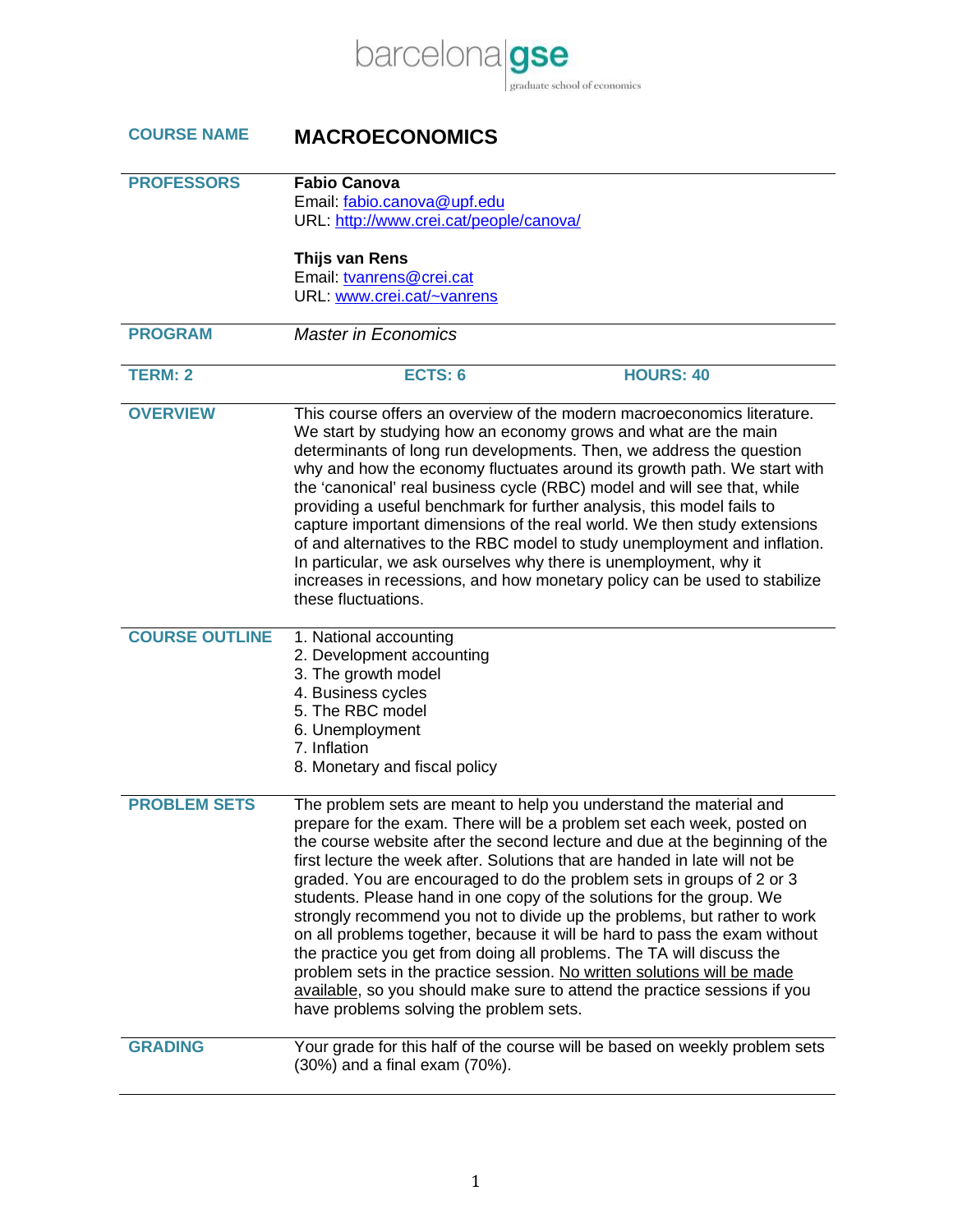

| <b>READING LIST</b> | We will update the reading list as we go along, so please check the course<br>website for updates. Starred readings will be discussed in class. Non-<br>starred readings are classics, recent articles on the topic or -in the case of<br>textbooks- alternative readings. I will only briefly discuss these in class and<br>you are therefore responsible for the global content but not for the details<br>of these readings. |
|---------------------|---------------------------------------------------------------------------------------------------------------------------------------------------------------------------------------------------------------------------------------------------------------------------------------------------------------------------------------------------------------------------------------------------------------------------------|
|                     | 1. Data and National Accounts Definitions (Canova, 1 lecture)                                                                                                                                                                                                                                                                                                                                                                   |
|                     | * Miles and Scott: Macroeconomics. Understanding the wealth of the<br>nations, Wiley, chapters 1, 2,4                                                                                                                                                                                                                                                                                                                           |
|                     | 2. Development Accounting (Canova, 2 lectures)                                                                                                                                                                                                                                                                                                                                                                                  |
|                     | *Caselli, Francesco (2011). Technology Differences over Time and Space.<br><b>CREI</b> lectures in Macroeconomics.                                                                                                                                                                                                                                                                                                              |
|                     | * De Long, Bradford (2000) Cornucopia: The pace of economic growth in<br>the 20 <sup>th</sup> century, NBER 7602.                                                                                                                                                                                                                                                                                                               |
|                     | *Krugman, Paul (1994) Th e Myth of the Asian Miracle, Foreign Affairs, 73,<br>62-98.                                                                                                                                                                                                                                                                                                                                            |
|                     | 3. The Solow and Cass-Koopmans growth models (Canova, 3 lectures)                                                                                                                                                                                                                                                                                                                                                               |
|                     | Romer, David (2006). Advanced Macroeconomics, 3d ed, chapters 1-3                                                                                                                                                                                                                                                                                                                                                               |
|                     | Barro, Robert J. and Xavier Sala-i-Martin (1995). Economic Growth.                                                                                                                                                                                                                                                                                                                                                              |
|                     | * Dollar, David and Kraay, Aart (2003) Growth is good for the poor, Journal<br>of Economic growth,                                                                                                                                                                                                                                                                                                                              |
|                     | 4. Business cycles (Van Rens, 1 lecture)                                                                                                                                                                                                                                                                                                                                                                                        |
|                     | *Stock, James H. and Mark W. Watson (1999). Business Cycle<br>Fluctuations in U.S. Macroeconomic Time Series. In: John B. Taylor and<br>Michael Woodford (eds), Handbook of Macroeconomics, volume 1A, pp.3-<br>64 (also NBER WP 6528).                                                                                                                                                                                         |
|                     | Agresti, Anna-Maria, and Benoît Mojon (2001): "Some Stylized Facts on<br>the Euro Area Business Cycle" in I. Angeloni, A. Kashyap, and B. Mojon<br>eds., Monetary Policy Transmission in the Euro Area, Cambridge<br>University Press. (also ECB WP #95)                                                                                                                                                                        |
|                     | Kydland, Finn, and Edward C. Prescott (1990): "Business Cycles: Real<br>Facts and a Monetary Myth," Quartely Review, Federal Reserve Bank of<br>Minneapolis                                                                                                                                                                                                                                                                     |
|                     | Jordi Gali (1999). Technology, Employment, and the Business Cycle: Do<br>Technology Shocks Explain Aggregate Fluctuations? American Economic<br>Review, 89(1), pp. 249-271                                                                                                                                                                                                                                                      |
|                     | Jonas D. M. Fisher (2005). The Dynamic Effects of Neutral and<br>Investment-Specific Technology Shocks, Working paper.                                                                                                                                                                                                                                                                                                          |
|                     | *Stock, James, and Mark W. Watson (2005): "Understanding Changes in<br>International Business Cycle Dynamics" Journal of the European<br>Economic Association, September 2005, v. 3, iss. 5, pp. 968-1006                                                                                                                                                                                                                       |

Ramey, Garey, and Valerie A. Ramey (1995): "Cross-Country Evidence on the Link Between Productivity and Growth," American Economic Review, vol. 85, no. 5., 1138-1151

Backus, David K., Patrick J. Kehoe (1992): "International Evidence on the